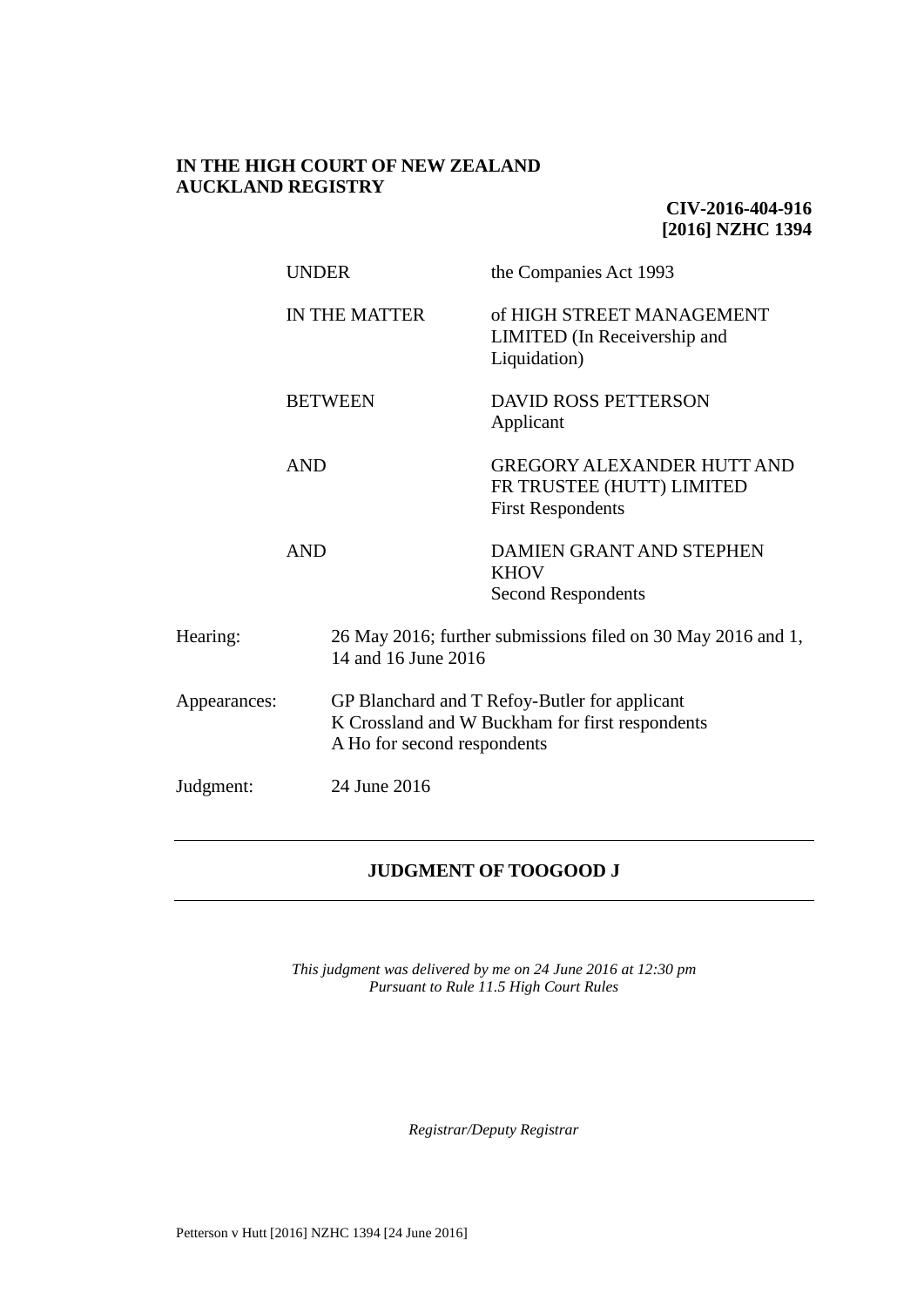#### **Introduction**

[1] Mr David Petterson, the applicant, is the liquidator of High Street Management Ltd (in receivership and in liquidation) ("HSM"). On 8 March 2016, HSM entered into two general security agreements ("GSAs") with the first respondents, Mr Gregory Hutt and FR Trustee Ltd. Five weeks later, on 18 April 2016, HSM was put into voluntary liquidation.

[2] On 3 May 2016, Mr Petterson issued a proceeding applying to have the GSAs set aside pursuant to ss 293 and 299 of the Companies Act 1993. The basis of the s 299 claim is that Mr Hutt was acting as a shadow director of HSM when the GSAs were issued. The s 293 claim rests on the contention that the GSAs are voidable because they were entered into at a time when HSM was unable to pay its debts. It is necessarily the case that, if the GSAs were voided, any appointment of receivers pursuant to the GSAs would also be of no effect. Mr Petterson, therefore, also sought an order that the second respondents, Mr Grant and Mr Khov, be made to retire as receivers of HSM.

[3] Pending the substantive decision on that proceeding, Mr Petterson sought an interim injunction (without formal notice but on a "Pickwick" basis) restraining the second respondents, in their capacities as receivers, from taking any steps to realise or recover any HSM asset, and preventing the first respondents from incurring any debt on behalf of HSM, pending a full hearing of the application for an interim injunction.

[4] Wylie J considered the urgent application on the papers and granted temporary relief pending a full interim injunction hearing. A fixture was allocated on an urgent basis, and I heard the matter on 26 May 2016. Mr Petterson asks the Court to maintain the interim orders which Wylie J imposed pending a substantive hearing on the voidability of the GSAs. The first respondents seek to have the interim orders set aside.

<span id="page-1-0"></span>[5] So far as remains relevant, the interim orders made by Wylie J on 5 May 2016 pending a further order of the Court are: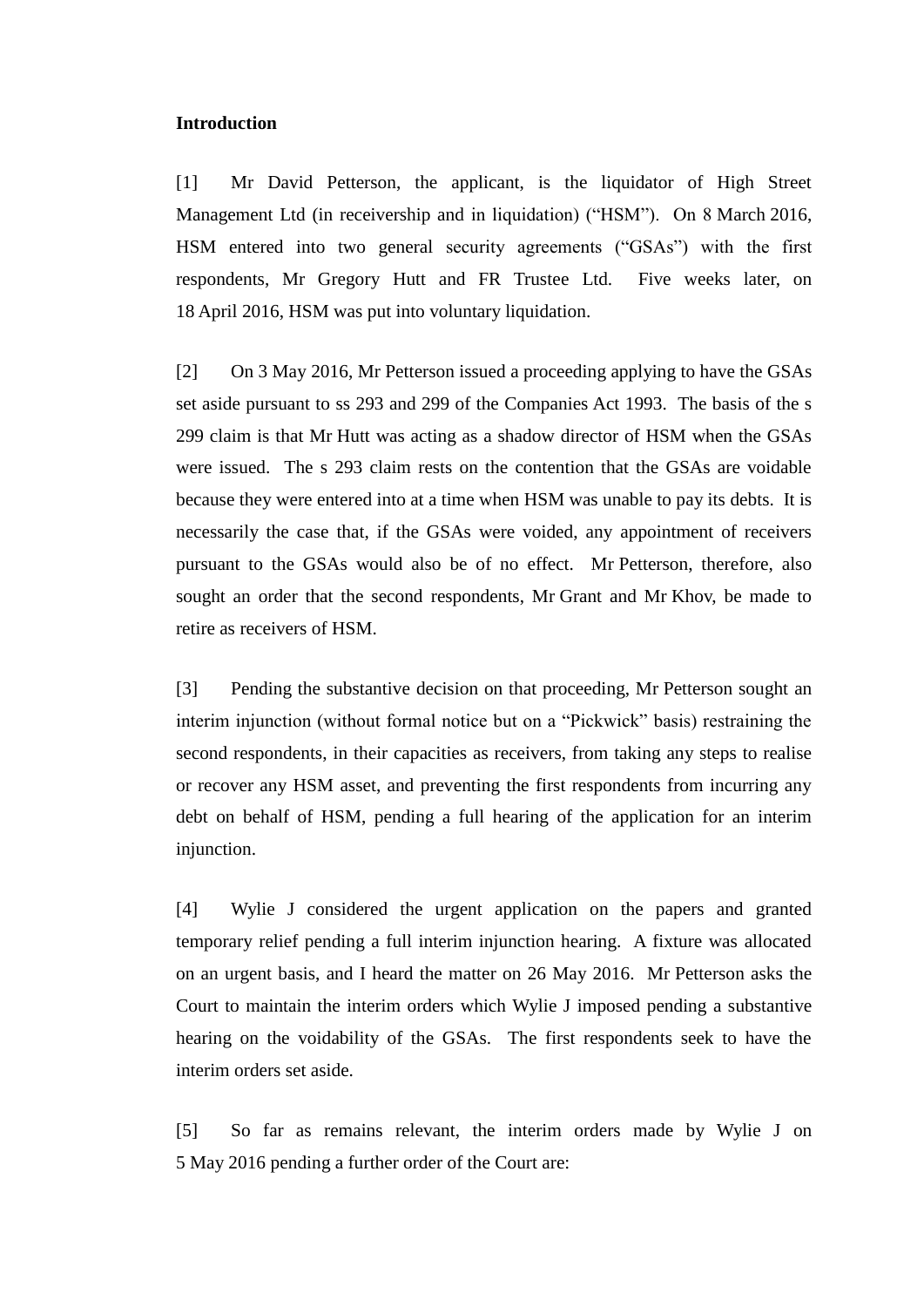- (a) The first and second respondents are restrained from taking any steps to realise or recover any HSM asset, including real and personal property, debts and choses in action; and
- (b) The first respondents are restrained from taking any steps to incur any debt on behalf of HSM.

### **Background**

 $\overline{a}$ 

[6] The background facts surrounding this case need only to be stated briefly. HSM was a building and construction company that traded in Auckland.<sup>1</sup> Mr Hutt was a director of HSM from its incorporation in 2006 until 22 November 2010; its sole current director is Mr Martin Price.

[7] The first respondents, Mr Hutt and the FR Trustee (Hutt) Ltd, are the trustees of the Greg Hutt Family Trust. They hold 49 of the 99 shares in HSM; Mr Price holds 49 shares in the company. The single remaining share is held by Pocock Hudson Trustees Ltd.

[8] In May 2015, HSM successfully tendered for a contract with Kervus Symonds Ltd ("Kervus") relating to the conversion of a commercial building. During the course of its work on the project, HSM became indebted to one of its subcontractors, Cavity Sliders Limited. It is said that, by January 2016, HSM owed Cavity Sliders \$296,868.44. In February 2016, Cavity Sliders threatened HSM with the service of a statutory demand. Although Mr Hutt was no longer a director of HSM, he negotiated payment with Cavity Sliders on behalf of HSM.

[9] On 8 March 2016, the first respondents entered into a loan agreement in respect of advances which Mr Hutt had previously made to HSM. Through two GSAs, the loan agreement was secured by general security interests which HSM granted to the first respondents over all HSM's present and after-acquired property.

<sup>1</sup> HSM traded as Hi-Tech Commercial Interiors (Auckland) Ltd from its incorporation on 1 September 2006 until the date of its liquidation on 18 April 2016. I will refer to it in this judgment as "HSM".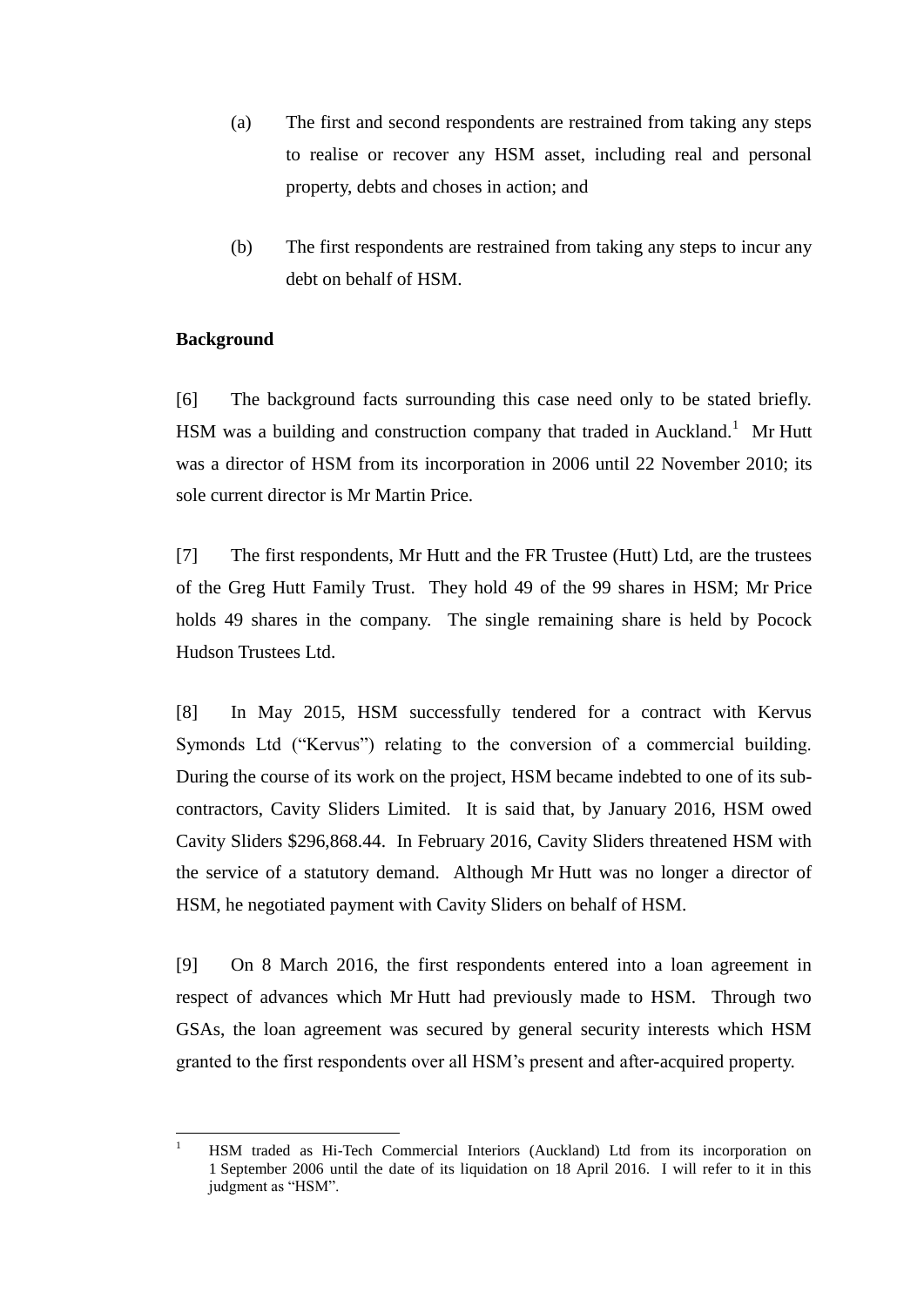[10] It is evident that Cavity Sliders did not receive payment for its debt and, on 21 March 2016, it served a statutory demand on HSM requiring payment of the \$296,868.44 owed. HSM did not comply with the demand and it was voluntarily placed into liquidation on 18 April 2016. The second respondents were appointed as the initial liquidators. However, at the first creditors' meeting on 28 April 2016, HSM's creditors resolved they would not confirm the appointment of the second respondents as the liquidators. Instead, through a contested vote, the creditors appointed Mr Petterson as the liquidator. On 29 April 2016, Mr Petterson was notified by one of the receivers, Mr Khov, that the second respondents had been appointed receivers by Mr Hutt pursuant to the GSAs.

### **The relief sought**

[11] By his application filed on 5 May 2016, Mr Petterson seeks, in effect, the continuation of the particular orders made by Wylie J on 5 May 2016.<sup>2</sup>

#### **The parties' submissions**

[12] Mr Petterson's application is based on his view that the GSAs entered into on 8 March 2016 are likely to be voidable securities under ss 293 or s 299 of the Companies Act and are liable to be set aside. The interim relief is sought, therefore, to prevent the receivers, whose appointment was made pursuant to a document which may well be set aside by the Court, from taking actions such as embarking on legal proceedings against debtors and other targets; realising and distributing the assets; accruing receivers' fees; and putting the first respondents in a position preferential to other creditors.

## **Applicant's undertaking**

[13] Mr Petterson has provided an undertaking as to damages in the event that his substantive claim is not successful. Counsel for the first respondents, Mr Crossland, contends that Mr Petterson's undertaking is insufficiently fortified; he alleges that Mr Petterson has significantly exaggerated his ability to pay damages or costs. After

 $\overline{2}$ At  $[5]$  above.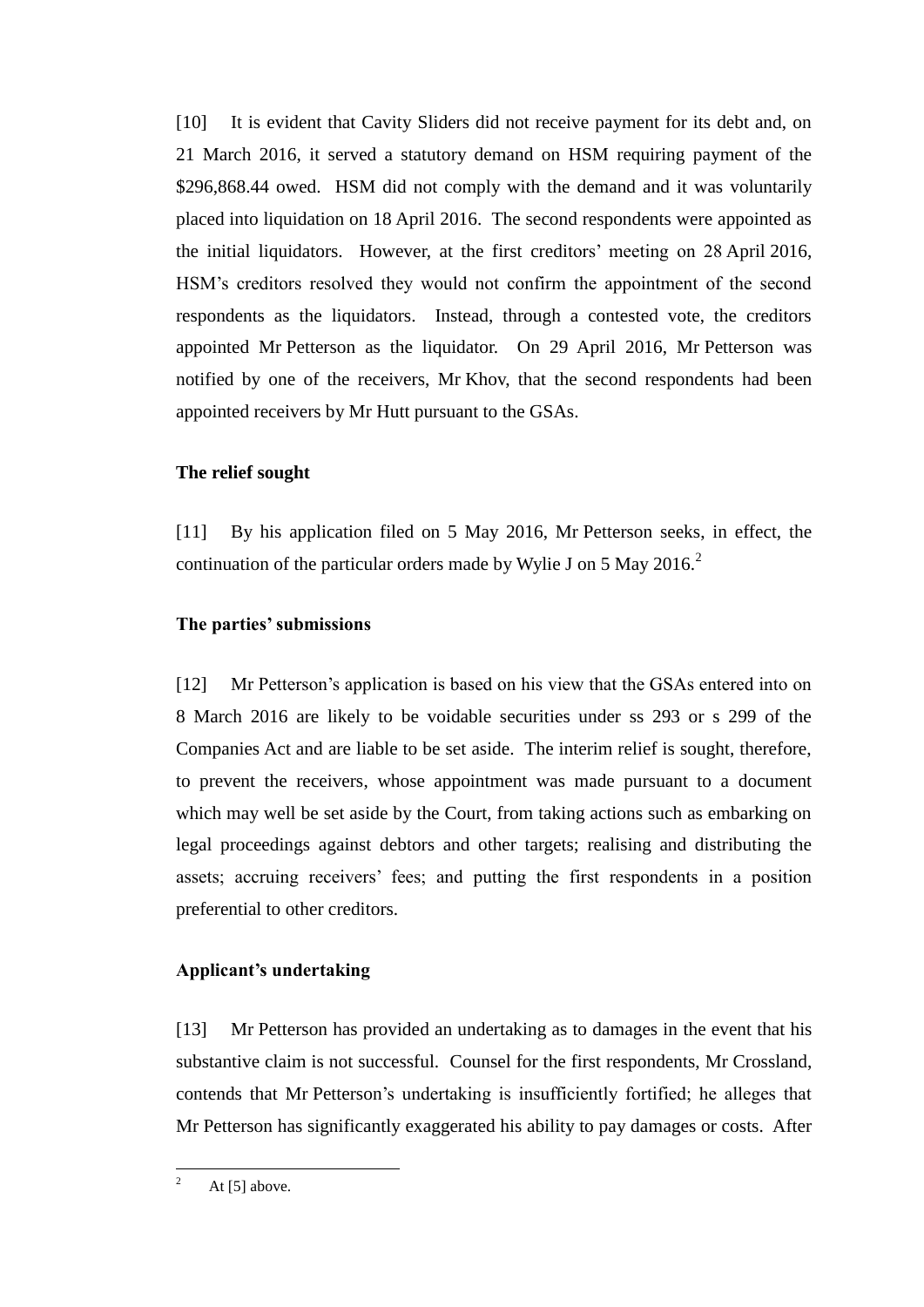reviewing Mr Petterson's affidavit in support of his undertaking, however, I am satisfied that he has sufficient means to honour it.

[14] Counsel have indicated that the earliest fixture available for a substantive hearing, if it were to be granted on a non-priority basis, would be in February 2017. A priority fixture has been sought by the parties.

## *Opposition*

[15] The first respondents oppose Mr Petterson's application for the interim restraining orders. Their counsel, Mr Crossland, submits that neither of the limbs of Mr Petterson's substantive claim poses a serious question to be tried. The respondents also emphasise that the receivers have offered an undertaking that the receivership, in respect of the GSAs, will effectively be put on hold pending the substantive hearing. Given this undertaking, Mr Crossland submits that the balance of convenience runs against the granting of the injunction because the unsecured creditors will suffer no injury. The receivers, who are the second respondents, do not formally oppose Mr Petterson's application. It is evident, however, that they support the first respondents' opposition because they consider steps should taken to recover sums said to be owed to HSM by Kervus.

## **Principles of interim injunctions**

[16] The principles relating to the grant of interim injunctions are well established. The plaintiff must satisfy the Court that: <sup>3</sup>

- (a) There is an arguable case, a serious question to be tried in a substantive proceeding;
- (b) The balance of convenience favours granting the relief; and
- (c) The overall justice of the individual case justifies the granting of interim relief.

 $\overline{3}$ <sup>3</sup> *American Cyanamid Co. v Ethicon Limited* [1975] AC 396 (HL); *Klissers Farmhouse Bakery v Harvest Bakeries* [1985] 2 NZLR 129 (CA).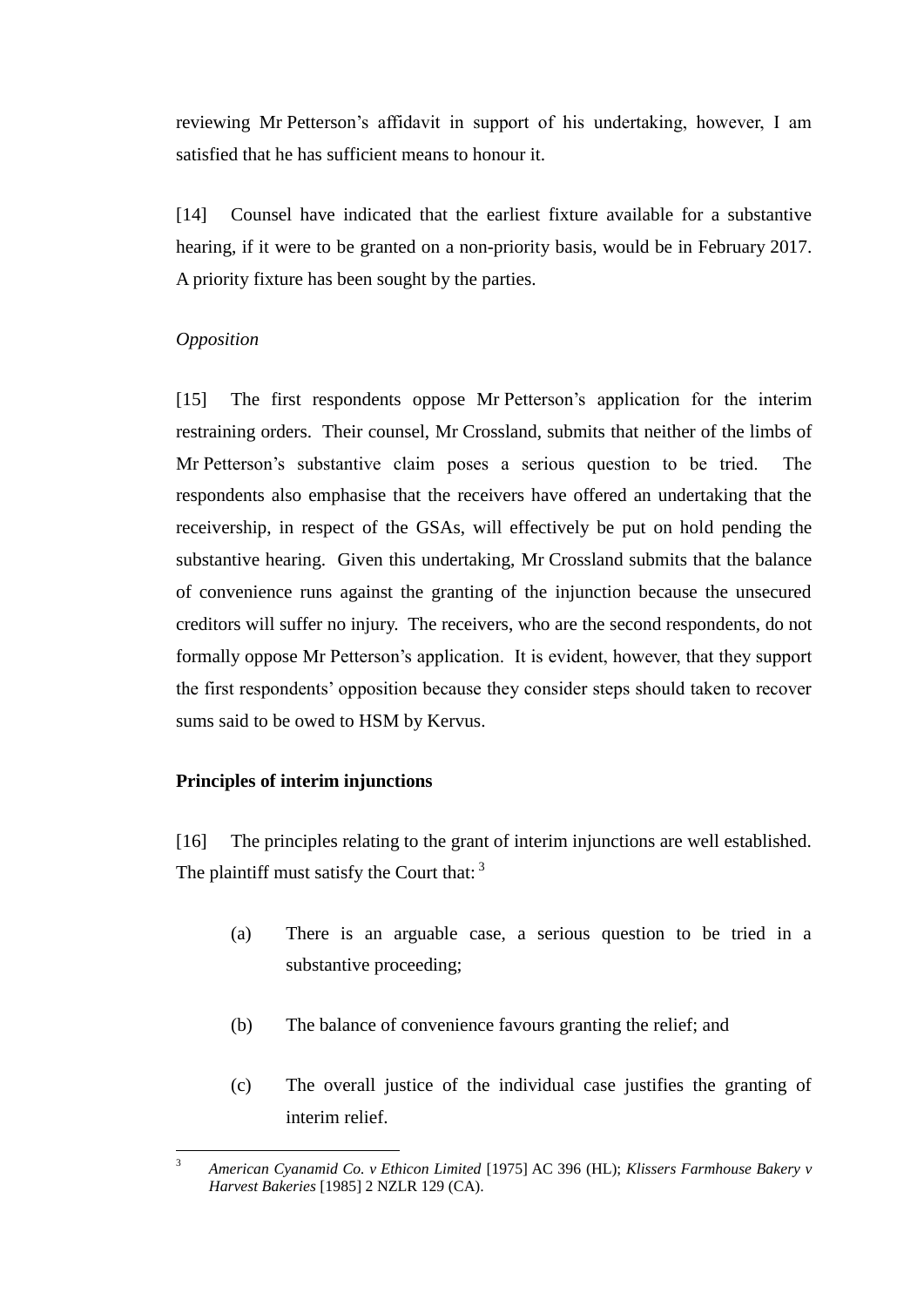[17] In this case, the interim orders made by Wylie J on a 'Pickwick' basis are still in place. Mr Crossland has raised issues about whether the applicant made full and frank disclosure when applying for the initial orders. He submits that this should be considered as a factor militating against granting or continuing interim orders. There has now been further disclosure, however, and I have the benefit of more information than did Wylie J when he considered the matter. I have also benefited from hearing full argument by the parties. It is appropriate for me to approach the matter afresh.

# **Has Mr Petterson established that there are serious questions to be tried?**

## *Section 299*

[18] Section 299 of the Companies Act empowers the Court to set aside securities and charges made in favour of certain insiders if it is just and equitable to do so. The relevant insiders to which the section applies are:<sup>4</sup>

- (a) A person who was, at the time the security or charge was created, a director of the company, or a nominee or relative of or a trustee for, or a trustee for a relative of, a director of the company; or
- (b) A person, or a relative of a person, who, at the time when the security or charge was created, had control of the company; or
- (c) Another company that was, when the security or charge was created, controlled by a director of the company, or a nominee or relative of or a trustee for, or a trustee for a relative of, a director of the company; or

[19] Mr Blanchard submits that, at the time the GSAs were entered into, Mr Hutt was acting as a shadow director. He points to various facts surrounding the level of control that Mr Hutt has exercised on behalf of the company, including the fact that he purported to negotiate with creditors on behalf of HSM earlier this year.

[20] Mr Crossland contests both the factual and legal foundations on which Mr Petterson relies in his allegation that Mr Hutt was a shadow director of HSM. A large volume of evidence comprising various affidavits and accounts, as well as a significant number of cases, was produced in order to rebut the allegations of a

 $\frac{1}{4}$ Section 299(1).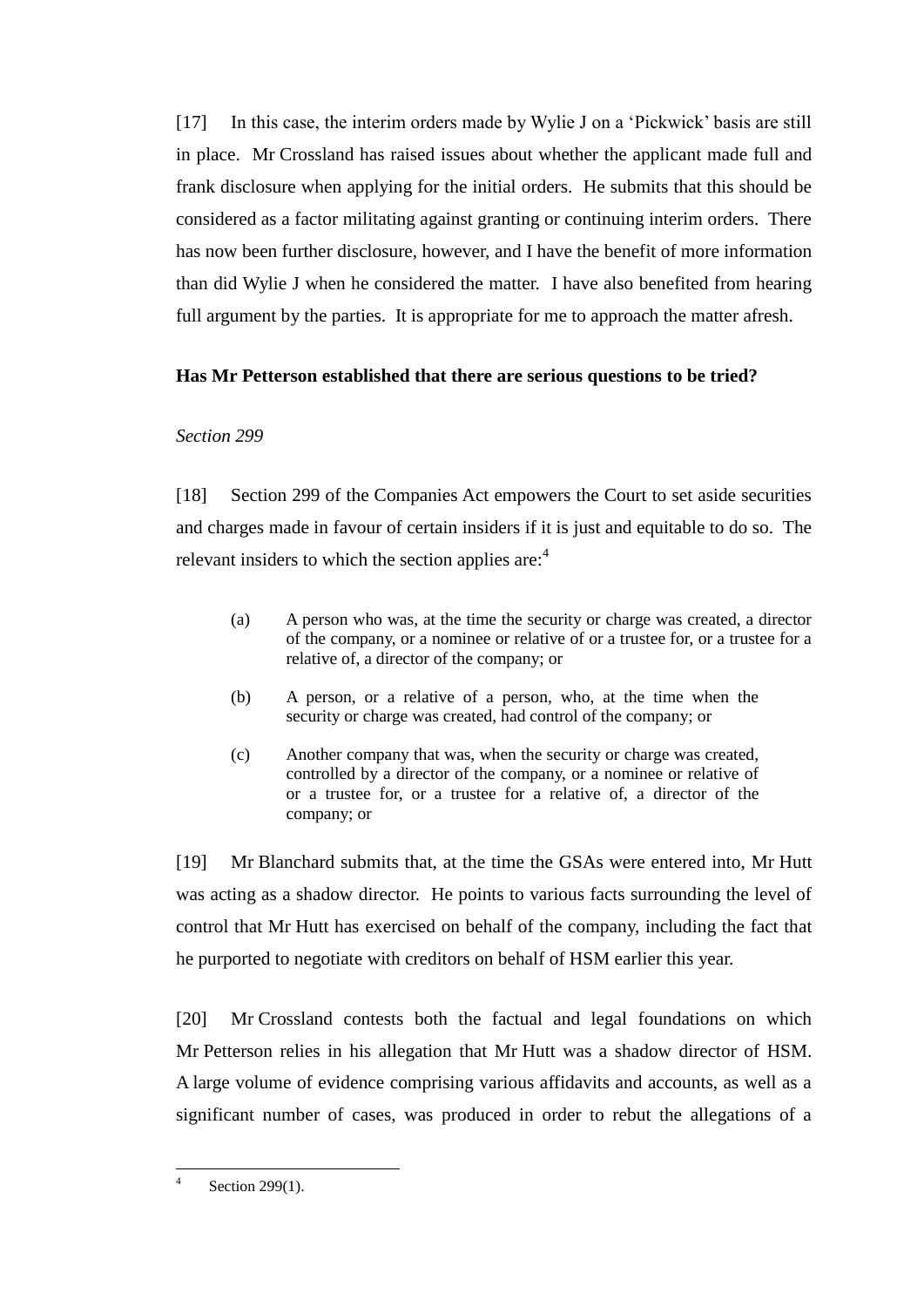shadow directorship. At the hearing, however, counsel conceded responsibly that the threshold for an arguable case is low and that, although he maintained the position that Mr Petterson's case has little merit, there is probably sufficient material to meet that low threshold.

[21] In view of that concession, and because I am by no means sure that it is necessary or appropriate to do so in determining an application for interim relief, I have not undertaken a detailed factual analysis of the large quantity of material put before the Court. I am satisfied nevertheless that Mr Petterson has raised a serious question about whether Mr Hutt was as an insider of HSM at the time the GSAs were entered into. Although the factual circumstances of this case and the relevant case law have some complexity, there is sufficient evidence to satisfy me that there is at least an arguable case as to whether the GSAs are voidable under s 299 on account of Mr Hutt acting as a shadow director. I accept the force of the submissions for the applicant that:

- (a) Mr Hutt was able to obtain the GSAs from HSM on 8 March 2016 to secure past, not new advances; this is said to evidence the control he has over HSM.
- (b) Mr Hutt is an authorised signatory of HSM, and he executed the GSAs on behalf of the HSM as the debtor. Since the liquidation has proceeded, he has also executed documents on HSM's behalf.
- (c) Mr Hutt was a founding director of HSM until he had to resign in 2010, after which his relatives have at times been appointed to the role. He has remained heavily involved in the company.
- (d) In late 2015 and early 2016, Mr Hutt attended meetings with Kervus and negotiated on HSM's behalf to obtain payment directly from Mr Hutt, in spite of the fact that Mr Hutt is no longer a director.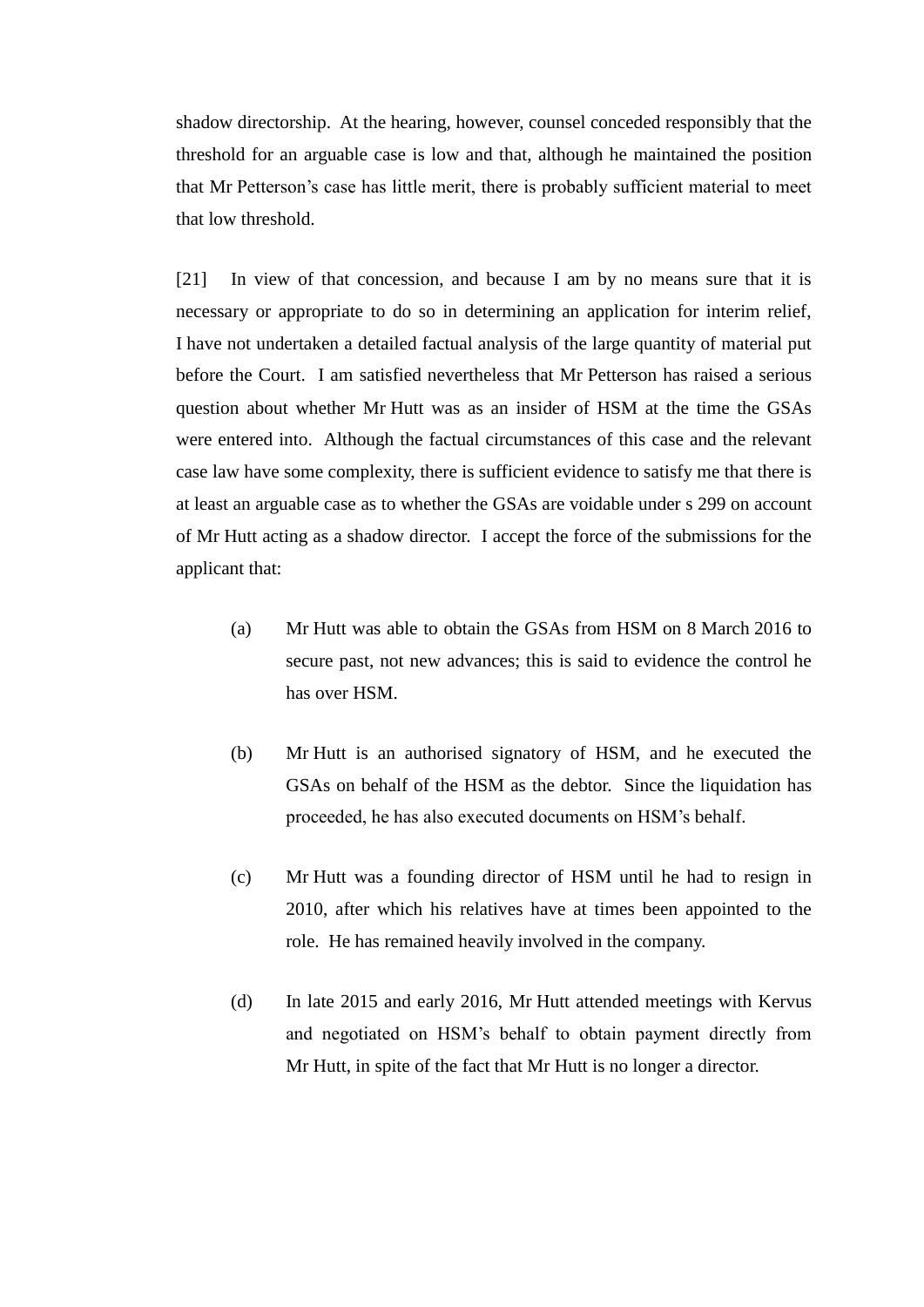#### *Section 293*

[22] Section 293 of the Companies Act gives a liquidator the ability to set aside a charge if certain circumstances are proved. The relevant provisions of the section are:

- (1) A charge over any property or undertaking of a company is voidable by the liquidator if—
	- (a) the charge was given within the specified period; and
	- (b) immediately after the charge was given, the company was unable to pay its due debts.
- (2) Unless the contrary is proved, a company giving a charge within the restricted period is presumed to have been unable to pay its due debts immediately after the giving of the charge.
- …
- (6) For the purposes of subsection (1) of this section, **specified period**  means–
	- (a) The period of 2 years before the date of the commencement of the liquidation together with the period commencing on that date and ending at the time at which the liquidator is appointed;
- …
- (7) For the purposes of subsection (2) of this section, **restricted period**  means–
	- (a) The period of 6 months before the date of the commencement of the liquidation together with the period commencing on that date and ending at the time at which the liquidator is appointed ….

[23] If both limbs in subs (1) are met, a charge will be voidable at the election of the liquidator, unless the charge holder proves that one of the statutory exceptions applies.

[24] Mr Blanchard submits that the first limb of the test appears to be met, given that the GSA was entered into only five weeks before HSM was placed into liquidation. It is also submitted that there must be a prima facie case that the second limb will be met, given the rebuttable presumption in subs (2) that a company is unable to pay its debts within the "restricted period". It is argued for Mr Petterson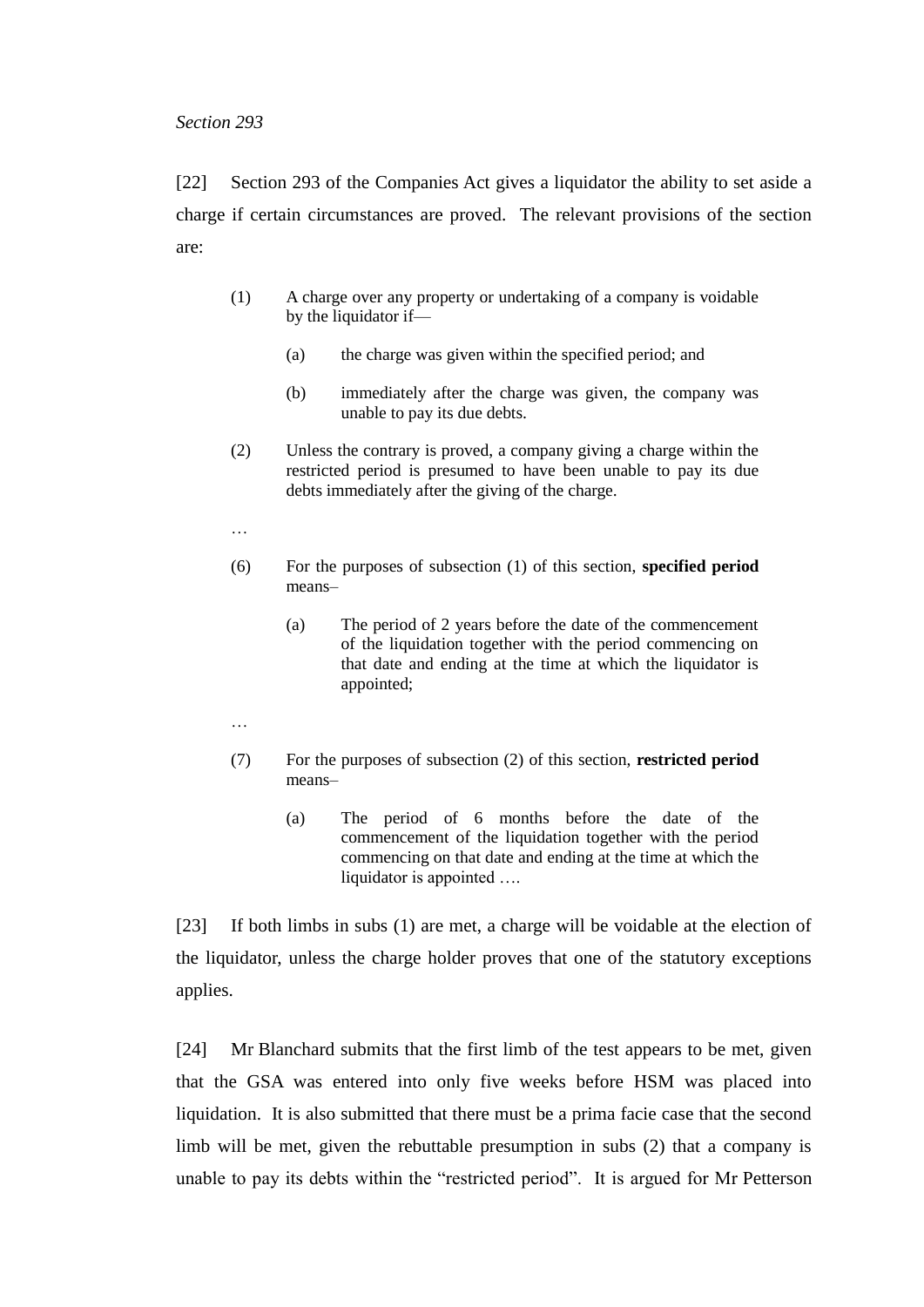also that the insolvency is self-evident given the short time period between the GSA and the liquidation.

[25] Mr Crossland, however, submits that the GSAs come under the statutory exception to s 293 because they were granted for valuable consideration in good faith.<sup>5</sup> He makes the point that a temporary lack of liquidity does not equal insolvency, and that it is common for companies to require funding from their shareholders.<sup>6</sup>

[26] Nevertheless, the timing of the granting of security under the GSAs triggers the presumption that the company was unable to pay its debts at the relevant time, a factor that weighs heavily in favour of an arguable case. The Court is not in a position to make findings, on the basis of untested evidence, about whether the presumption is likely to be rebutted, or whether the exception applies; those are matters to be determined at trial.

#### **Where does the balance of convenience lie?**

[27] Mr Blanchard submits that the unsecured creditors could suffer considerable harm if the interim injunctions are not maintained. They would face the prospect of having their rankings displaced, as well as seeing funds which would be otherwise available for creditors consumed by receivers appointed under a document that is at risk of being set aside by the Courts. In that regard, the applicant points to a fees invoice from the receivers for approximately \$34,000 for a week's work. I accept the submission that the incidence of professional fees for both a liquidator and receivers is likely to diminish the company's assets. I do not think that disadvantage is answered by the receivers' agreement that they would give the liquidator five working days' notice of any intention to enter into an agreement to bind the company (including any settlement agreement with a debtor), or make any distributions, including to themselves by way of receivers' fees, pending the determination of the substantive application. The receivers have not said they would waive their fees in the event the GSAs under which they were appointed were set aside.

 5 Section 293(1A)(a).

<sup>6</sup> *Yan v Mainzeal Property and Construction Ltd (in receivership and in liquidation)* [2014] NZCA 190 at [58] and [86].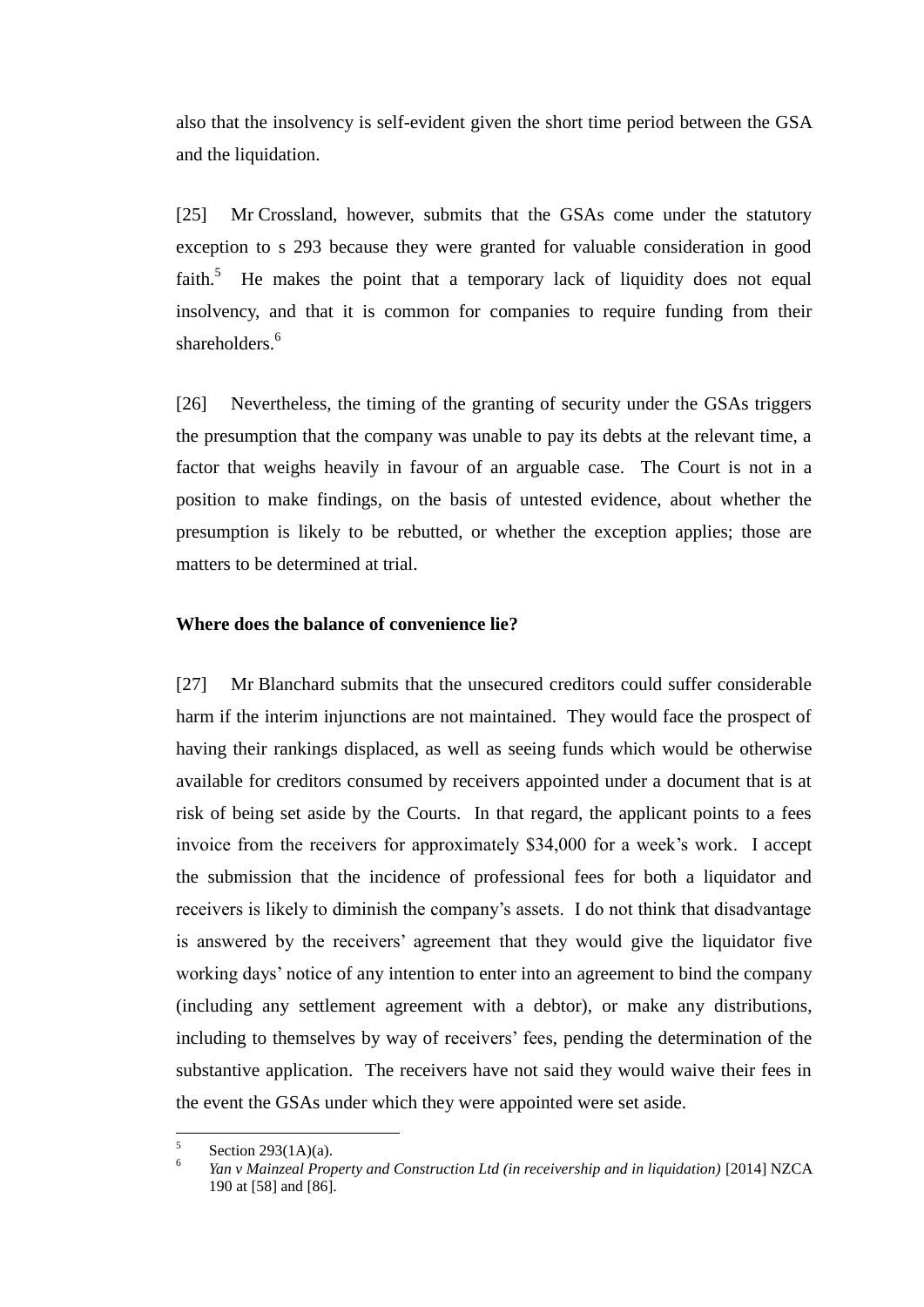[28] Mr Blanchard submits the first respondents will not in any way be prejudiced before the substantive hearing if the interim injunctions are left in place. He argues that the current orders simply preserve the positions of both the secured and unsecured creditors. Mr Petterson's application for a priority fixture indicates he could be ready for trial in August 2016.

[29] Mr Crossland submitted that, rather than maintaining the interim orders, it would be preferable for the Court to give directions under s 284 of the Companies Act as to how the liquidation should proceed. Counsel accepts that the current arrangement of having a liquidator and receivers involved in the administration of the company is not an efficient use of resources, and invites the Court to direct the receivers and liquidators to collaborate. Such directions, he submits, would be likely to produce a better commercial outcome for all parties and would tip the balance of convenience strongly in favour of not continuing the interim relief.

#### *Discussion*

[30] I acknowledge that s 284 requires the Court to exercise a supervisory jurisdiction over liquidations and to intervene when it is appropriate to do so. But the statutory regime under the Companies Act favours allowing liquidators to make business decisions which, as the persons appointed to exercise statutory responsibilities, they are better qualified than the Courts to make. Without abrogating its supervisory obligations, the Court should be slow to intervene where matters of judgment and assessment on commercial matters are concerned.<sup>7</sup> That includes assessing how far to investigate possible avenues of recovery of funds for distribution. Weighing the likely cost of pursuing such avenues against the prospects of success and the amount which may be recovered are matters of judgment which are squarely within a liquidator's domain.<sup>8</sup>

[31] No challenge is made to the validity of the appointment of the liquidator and I am not prepared to speculate about what decisions might have been made at a creditors meeting if certain interested parties had not exercised their voting rights.

 $\overline{a}$ 

<sup>7</sup> *Commissioner of Inland Revenue v Hulst* (2000) 19 NZTC 15,693 at [25].

<sup>8</sup> *Levin v Lawrence* [2012] NZHC 1452.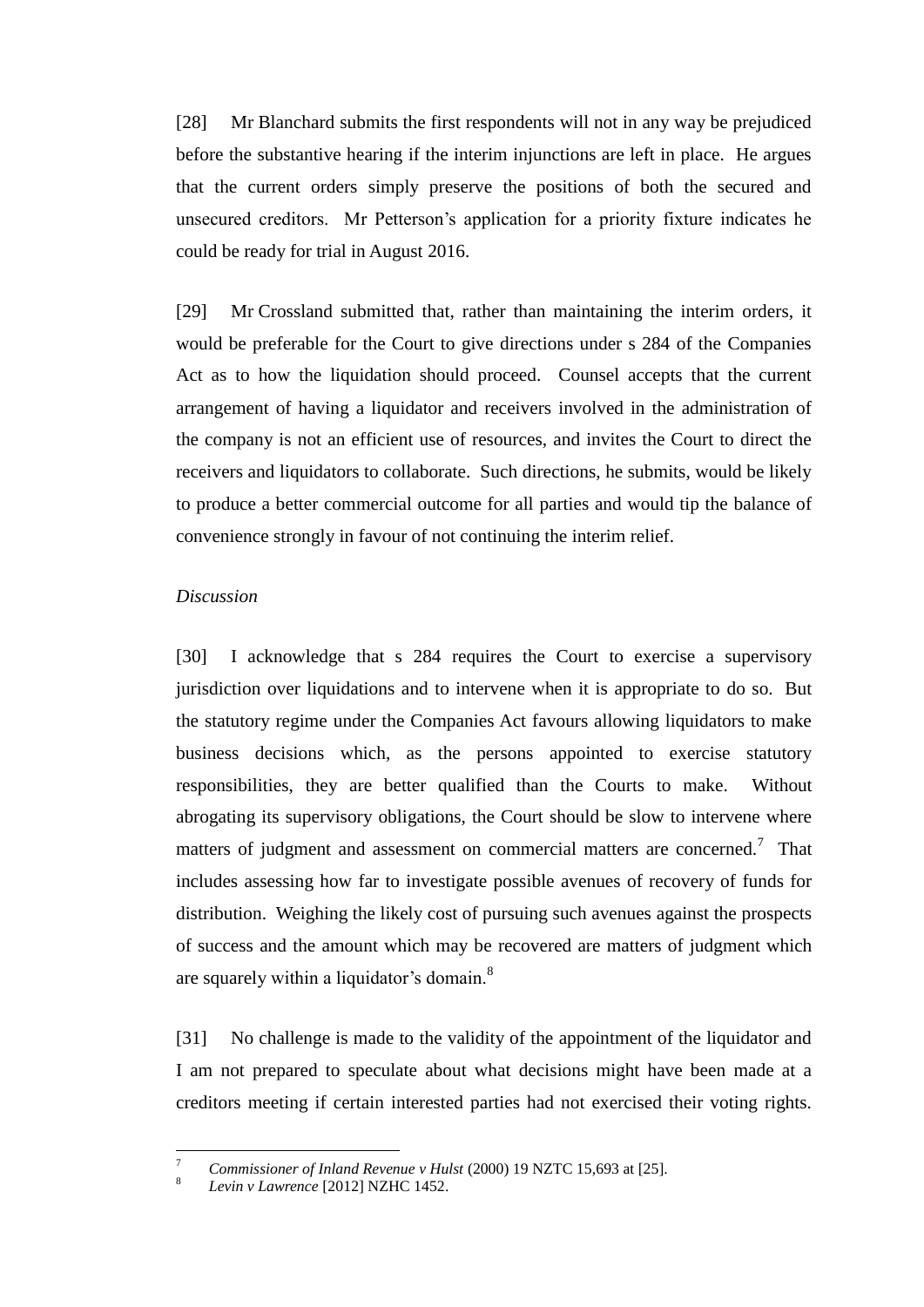The creditors voted to appoint Mr Petterson as the liquidator and he is the person charged with making commercial judgments about what is in the creditors' interests. I am not persuaded that it would be appropriate for me to interfere with the creditors' decision to give Mr Petterson the powers of a liquidator. Mr Petterson and the receivers appear to have different views about the avenues for recovery of funds in the interests of creditors; those are matters for commercial judgment. Although the proposition that the GSAs should be set aside is untested, it is not fanciful and I see no reason to interfere with the liquidator's decision to pursue the claim. And I am in no position at this stage of the proceeding to judge the merits of the prospective claim against Kervus advocated by the receivers.

[32] I was told during the hearing that there then appeared to be no real prospect of the parties reaching agreement as to what appropriate steps might be taken in the overall interests of creditors. There is no reason, however, why the interested parties and their legal representatives should refrain from continuing dialogue and exchanges of views and information pending the substantive hearing. It was not suggested to me that Mr Petterson is incapable of keeping an open mind about any reasonable suggestion as to how he might best fulfil his statutory duties.

[33] I do not consider Mr Petterson's decision to challenge the GSAs to be so devoid of merit that it runs an unjustified risk of detrimentally affecting the creditors. Aside from his submission that the liquidator has no prospect of success in the substantive hearing, and that it will be a costly and wasteful exercise for all parties involved, Mr Crossland has not pointed to any material which would tip the balance of convenience against continuing the orders which Mr Petterson has obtained.

[34] I am satisfied that the balance of convenience lies in favour of maintaining the interim relief granted by Wylie J.

#### **Overall interests of justice**

[35] Although counsel for the first respondents have raised various matters factual, legal and commercial — which they say indicate that the liquidator's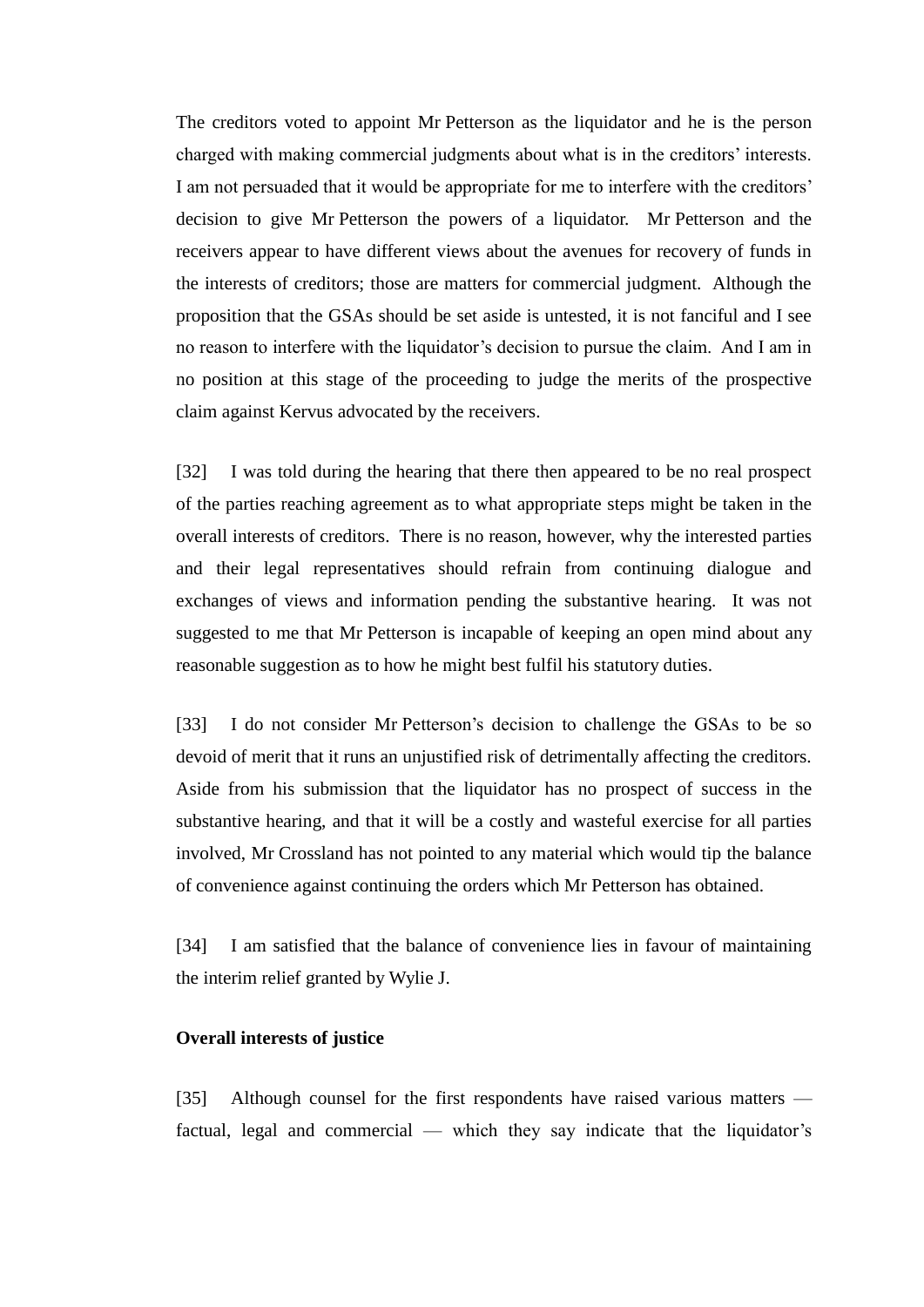challenge to the validity of the GSAs is not sound, I consider that the overall interests of justice warrant maintaining the interim relief granted by Wylie J.

## **Result**

[36] The orders made by Wylie J on 5 May 2016 shall remain in effect pending a substantive hearing, unless earlier revoked by the Court.

[37] I direct the Registrar to set the substantive application down for hearing, with an estimated hearing time of five days, on the first available date. That direction may be affected by further orders of the Court, following consideration of the application for a priority fixture by Heath J in a case management conference to be held at **9am on Tuesday 28 June 2016**.

# **Costs**

[38] Rule 14.8 of the High Court Rules provides that costs on an opposed interlocutory application, unless there are special reasons to the contrary, must be fixed in accordance with the Rules when the application is determined. A principle to be applied to the determination of costs is that a party who fails with respect to an interlocutory application should pay costs to the party who succeeds.<sup>9</sup> It follows that, unless the Court determines otherwise, the applicant is entitled to costs and that they should be fixed without undue delay.

[39] Costs shall be determined on a category 2B basis. Unless the parties agree otherwise:

- (a) any application for costs shall be by memorandum filed and served not later than **4pm on Friday, 8 July 2016**;
- (b) memoranda in response shall be filed and served by **4pm on Friday, 22 August 2016**; and

 $\overline{9}$ High Court Rules,  $r$  14.2(a).